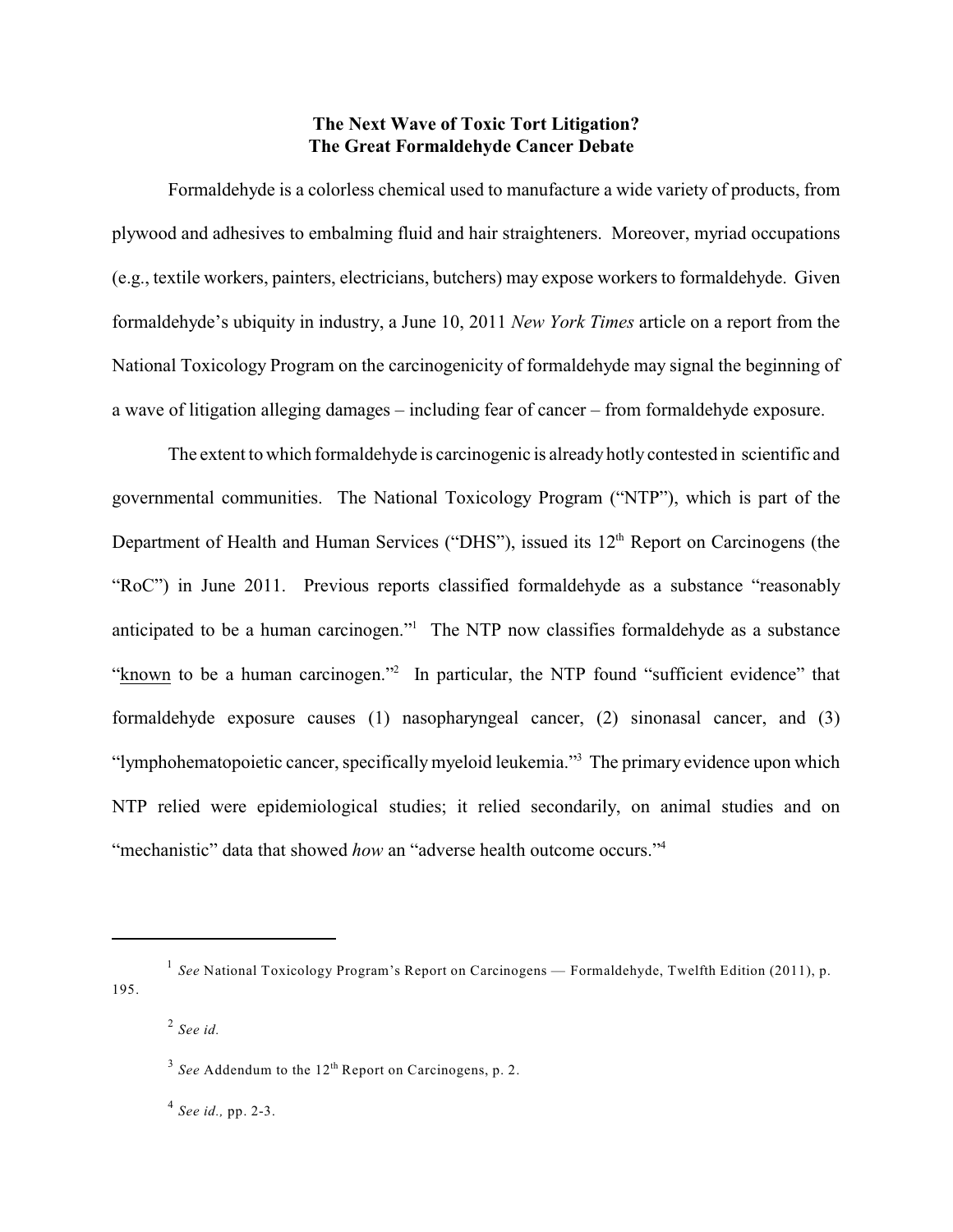The scientific community is in general agreement with the NTP's position that formaldehyde exposure can cause nasopharyngeal cancer and sinonasal cancer, both of which are relatively rare. Nasopharyngeal cancer, which occurs in the uppermost region of the throat, is contracted by approximately 1 out of every100,000 people in the United States each year. Sinonasal cancer, which occurs in and around the nose, is contracted by approximately 1 out of every 500,000 people in the United States each year.

One reason for this general agreement is that formaldehyde, which is a gas at room temperature and thus enters the body via inhalation, is absorbed primarily at its first "points of contact" — the nose and upper throat. Accordingly, to the extent formaldehyde is a carcinogen, it is reasonable to conclude that the most likely sites for formaldehyde-related cancer would be the nose and upper throat. In part because this connection between the "points of contact" and sites of cancer is inapplicable to acute myeloid leukemia and other lymphohematopoietic cancers, the opinion that there are causal links between such cancers and formaldehyde exposure is being and will be challenged.

For instance, one year before the NTP Report declared that formaldehyde causes acute myeloid leukemia ("ALM"), the Environmental Protection Agency ("EPA") issued a draft Toxicological Review of Formaldehyde – Inhalation Assessment ("EPA Report") on the carcinogenicity of formaldehyde.<sup>5</sup> The EPA Report stated that "[h]uman epidemiological evidence is sufficient to conclude" that formaldehyde exposure causes, not just nasopharyngeal and sinonasal

<sup>&</sup>lt;sup>5</sup> See Toxicological Review of Formaldehyde — Inhalation Assessment (In Support of Summary Information on the Integrated Risk Information System), Volume III of IV.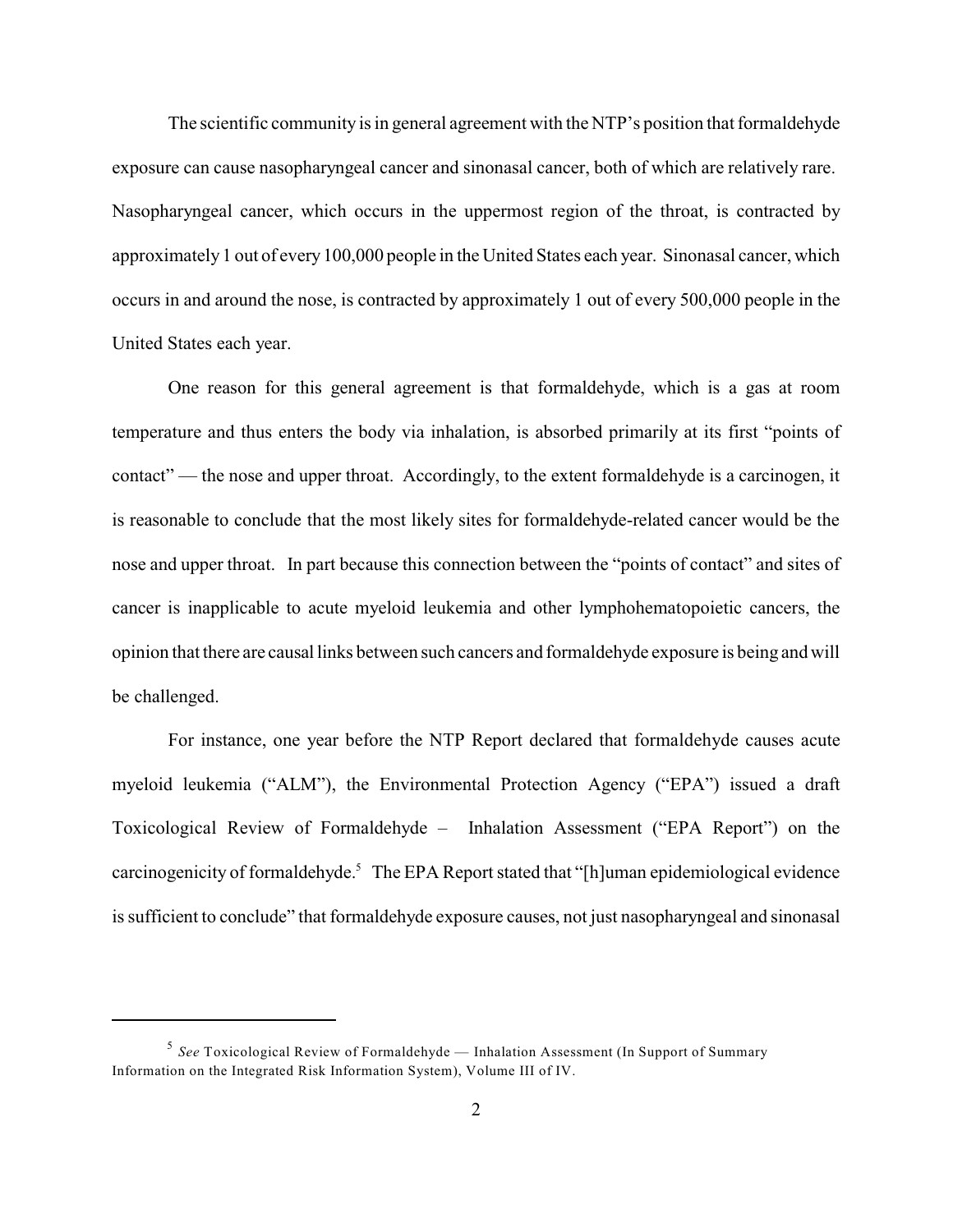cancers, but also "**all leukemias, myeloid leukemia and lymphohematopoietic cancers as a group.**" 6

On its own, AML, which occurs annually in approximately 3.77 of every 100,000 adults in the United States, has a substantially higher incidence rate than either nasopharyngeal or sinonasal cancer. Viewed as a single unit, lymphohematopoietic cancers, which includes acute myeloid leukemia and other cancers such as non-Hodgkins lymphoma, are one of the most common cancer units in the United States. Indeed, according to the Centers for Disease Control, non-Hodgkins lymphoma and "leukemias" have the sixth and ninth highest incidence rates, respectively, among males in the United States. If EPA's assessment of the risk posed by formaldehyde is accurate, this ubiquitous substance would cause one of the country's most common cancers. The EPA Report has, however, been subject to substantial criticism.

EPA submitted the EPA Report to review by the National Academy of Sciences ("NAS"). EPA asked NAS to evaluate, among other things, the carcinogenic potential of formaldehyde. In April 2011, NAS issued its Review of the Environmental Protection Agency's Draft Assessment of Formaldehyde (the "NAS Report").<sup>7</sup> While NAS agreed with EPA that there is "sufficient evidence" of a "causal association between formaldehyde and the cancers of the nose, naval cavity, and nasopharynx," it disagreed with EPA's conclusion that formaldehyde causes lymphohematopoietic

<sup>&</sup>lt;sup>6</sup> See *id.*, p. 6-25 (emphasis added).

<sup>&</sup>lt;sup>7</sup> See National Research Council's Review of the Environmental Protection Agency's Draft IRIS Assessment of Formaldehyde ("NAS Report").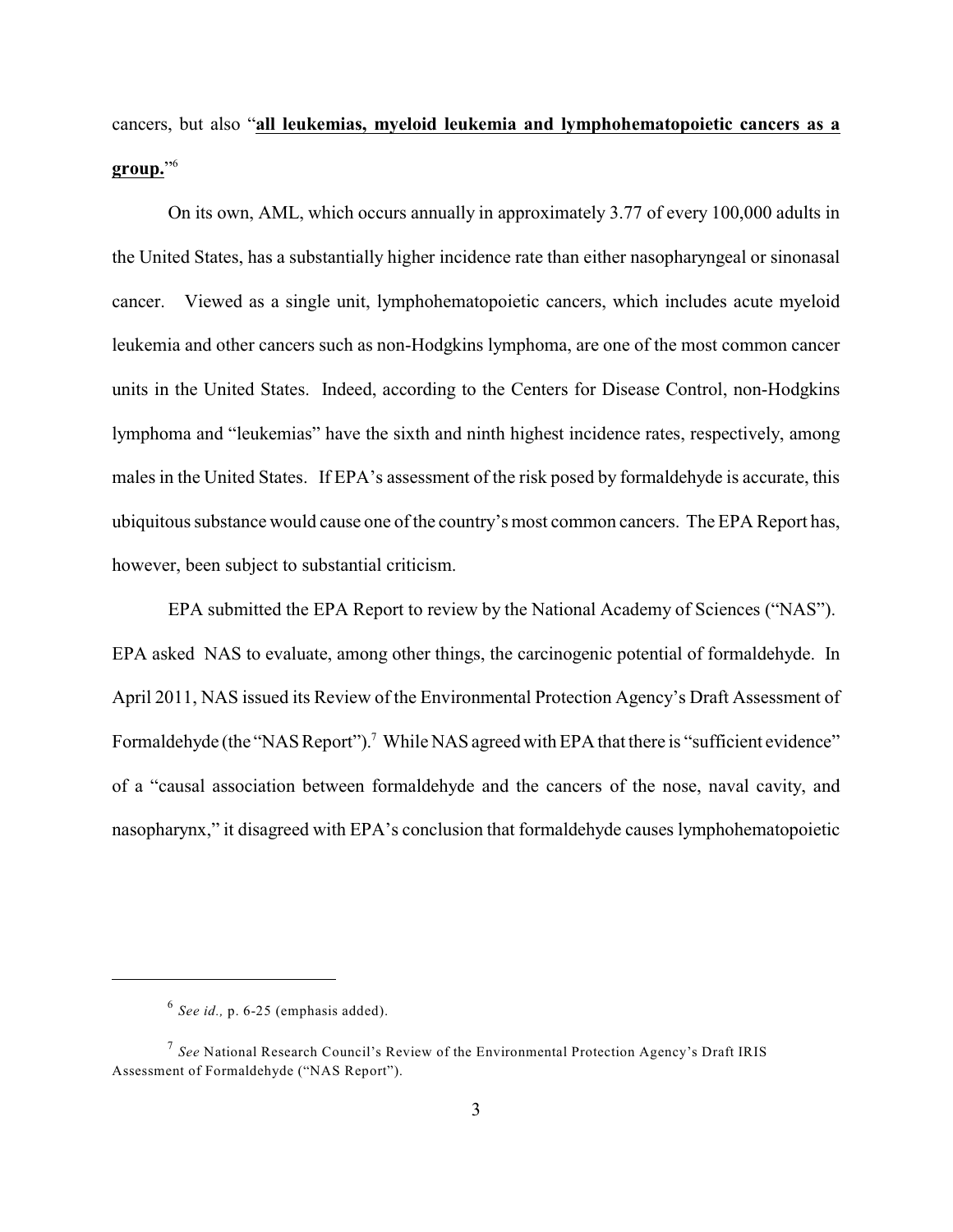cancers. $8 \text{ In the opinion of NAS, the evidence cited by EPA did not establish a causal link between }$ formaldehyde and any lymphohematopoietic cancer, including AML.

Thus, within the last year, two governmental agencies (NTP and EPA) and one esteemed scientific organization (NAS) have examined the extent to which formaldehyde is carcinogenic. In some respects, the conclusions of these entities converge, but in other critical respects, their opinions conflict, as shown below:

\*\*\*\*\*\*\*\*\*\*\*\*\*\*\*\*\*\*\*\*\*\*\*\*\*\*\*\*\*\*\*\*\*\*\*\*\*\*\*\*\*\*\*\*\*\*\*\*\*\*\*

|               |  | nose and upper throat<br>cancer | AML | all lymphohematopoietic<br>cancers |
|---------------|--|---------------------------------|-----|------------------------------------|
| 1) EPA Report |  |                                 |     |                                    |
| 2) NTP Report |  |                                 |     | X                                  |
| 3) NAS Report |  |                                 | X   | X                                  |
|               |  |                                 |     |                                    |

## **What cancers are caused by formaldehyde exposure**?

The NTP, EPA, and NAS all relied on the same type of information, *i.e.,* epidemiological studies, animal studies, and mechanistic data, but the three reports draw conflicting conclusions drawn from this information. The conflict stems from differing views on (1) the persuasive power of the epidemiological findings and (2) whether those findings trump admitted uncertainty of the mechanism by which formaldehyde purportedly causes lymphohematopoietic cancers like AML.

The nature of this conflict can be explained, in part, by reference to the subject on which NTP, EPA, and NAS agree — that formaldehyde exposure can cause nasopharyngeal and sinonasal

*See id.,* pp. 7-8. 8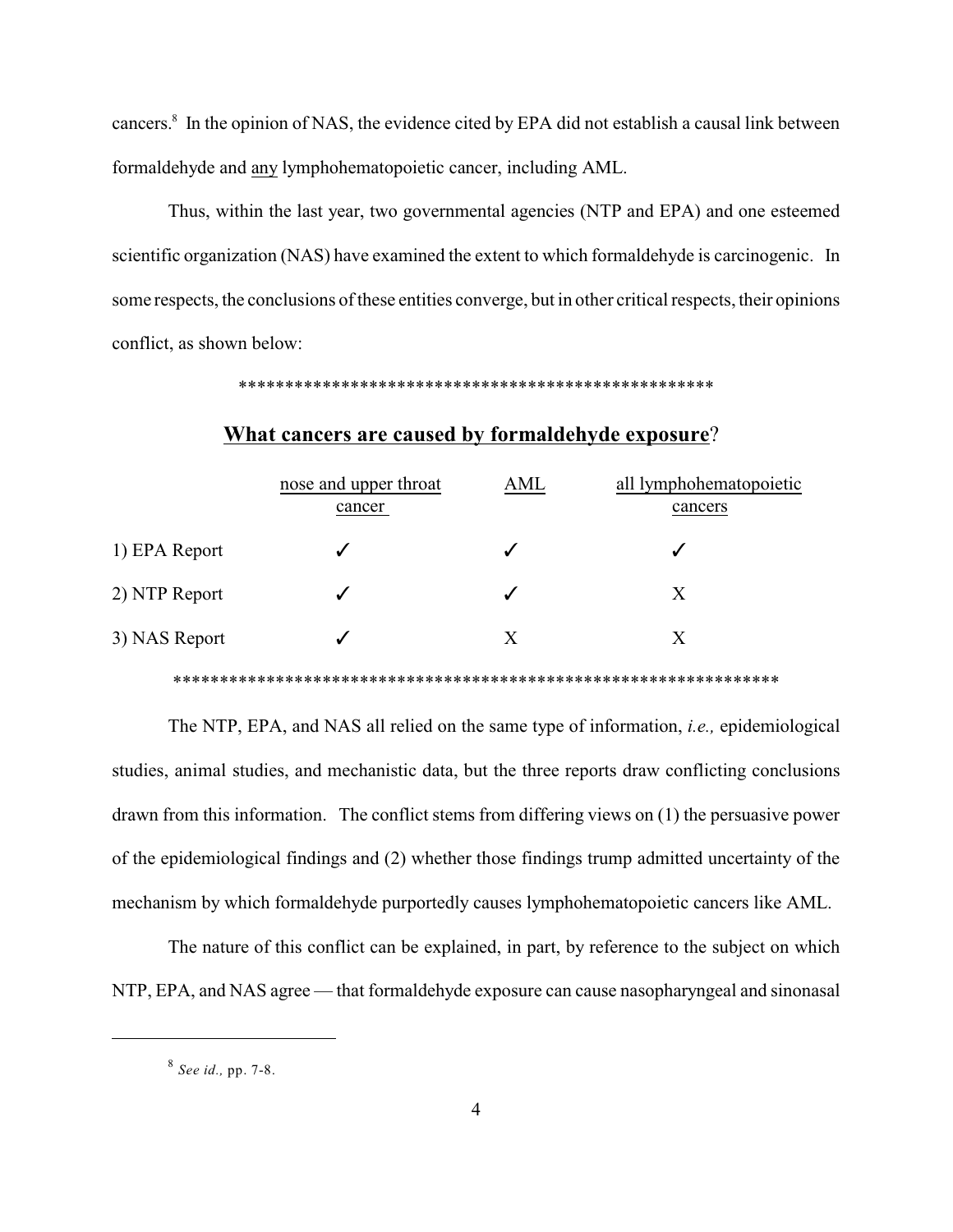cancer. To support this statement, NTP referred to epidemiological studies that consistently found an increased risk of these types of cancers in formaldehyde-exposed persons. It also relied on "mechanistic" studies, which showed that formaldehyde causes "genetic damage to the nasal tissue of both experimental animals and humans exposed by inhalation."<sup>9</sup> NAS, which reviewed the exact same material as EPA, agreed with EPA that the "combined weight of epidemiological findings, results of animal studies, and mechanistic data" established a causal relationship between formaldehyde and cancers of the nose, naval cavity, and nasopharynx.<sup>10</sup> NAS disagreed, however, that the "combined weight" of the such evidence establishes a causal link between formaldehyde and any other type of cancer. $11$ 

NAS advanced several criticisms of the conclusions drawn in the EPA Report. First, NAS argued that EPA inaccurately treated lymphohematopoietic cancers as a group instead of as individual malignancies. The hematopoietic system is a bodily system of organs and tissues, which includes bone marrow and lymph nodes, involved in the production of blood. According to NAS, because lymphohematopoietic cancers that arise from this system "are often derived from cells of different origin, can demonstrate unique abnormalities, and mayarise in different tissues," the causes of lymphohematopoietic cancers may be distinct.<sup>12</sup> NAS contended that, because lymphohematopoietic cancers mayhave different causes, EPA erred in applying its causation finding to all such cancers as a group instead of to specific types of lymphohematopoietic cancers.

<sup>&</sup>lt;sup>9</sup> See National Toxicology Program's Report on Carcinogens — Formaldehyde, Twelfth Edition (2011).

<sup>&</sup>lt;sup>10</sup> See NAS Report, p. 7.

*See id.,* pp. 7-8. 11

*See id.,* p. 80. 12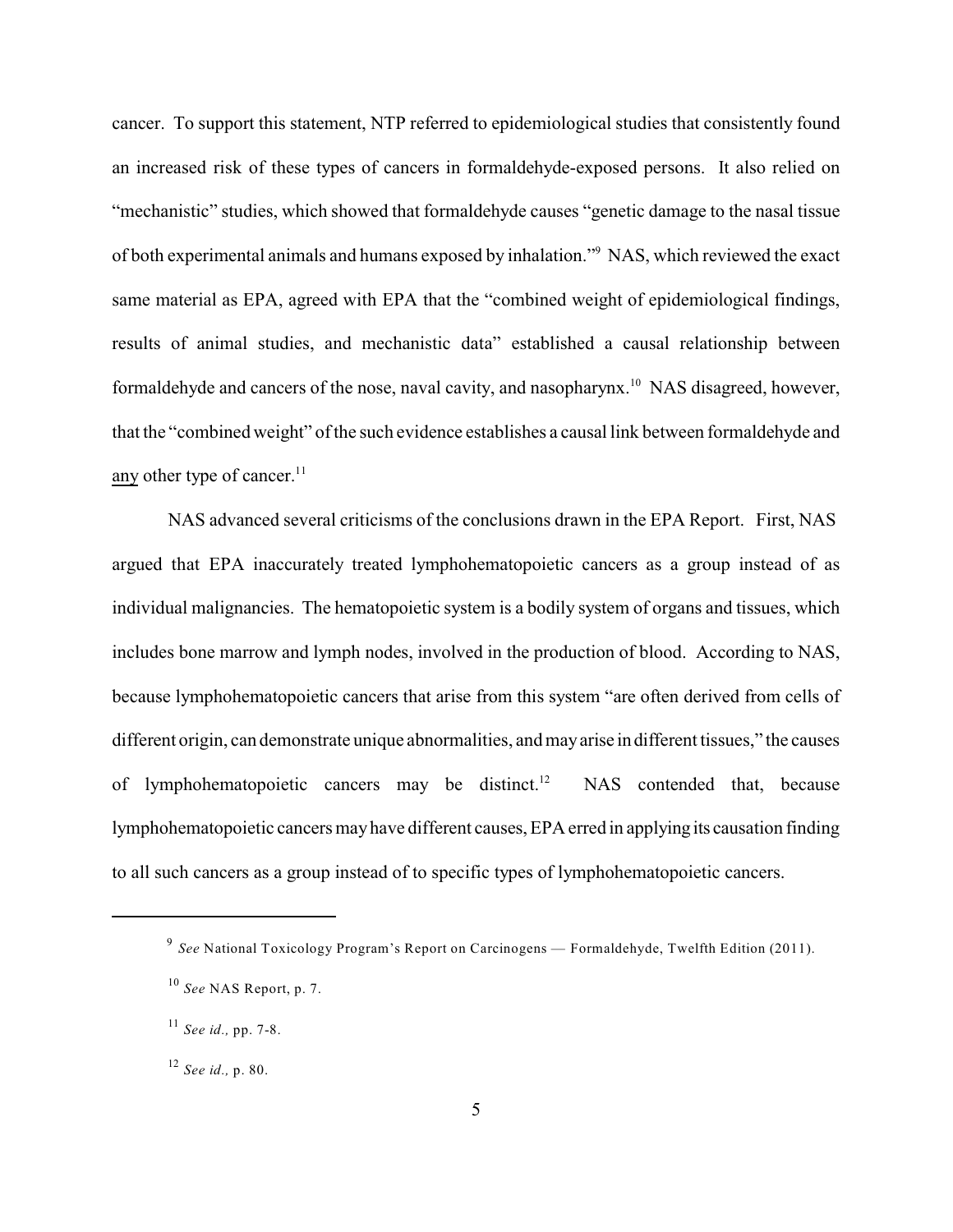Next, NAS asserted that the EPA Report, which relied on epidemiological studies to support the theory that formaldehyde can cause lymphohematopoietic cancers, did not set forth a framework for deciding how much weight to give to the particular studies. That is, the EPA Report did not contain a criteria on which to judge the quality of the exposure assessment, the control of confounding variables, and the statistical power of the various studies. NAS wrote that, without such a criteria, the ultimate conclusion on the persuasiveness of the epidemiological studies would be based on a "subjective view of the overall data."<sup>13</sup> Because there were, in NAS's view, "inconsistencies in the epidemiologic data," and given the problem with treating lymphohematopoietic cancers as a group, NAS recommended that EPA re-assess the epidemiological data using a framework for weighing evidence and assessing causality of specific types of cancer.<sup>14</sup>

Lastly, NAS found that evidence as to *how* formaldehyde can cause lymphohematopoietic cancers is "generally lacking."<sup>15</sup> Because formaldehyde is "absorbed primarily at the site of first contact" — the nose and upper throat, it is unlikely to appear in the blood or bone marrow as an "intact molecule" except at "overwhelming" levels of exposure.<sup>16</sup> Without evidence showing how formaldehyde is delivered to the blood or bone morrow, the claim that formaldehyde has carcinogenic effects on the blood and bone marrow is undermined.

*See id.* 14

*See id*. 16

*See id.,* p. 83. 13

*See id.,* p. 4. 15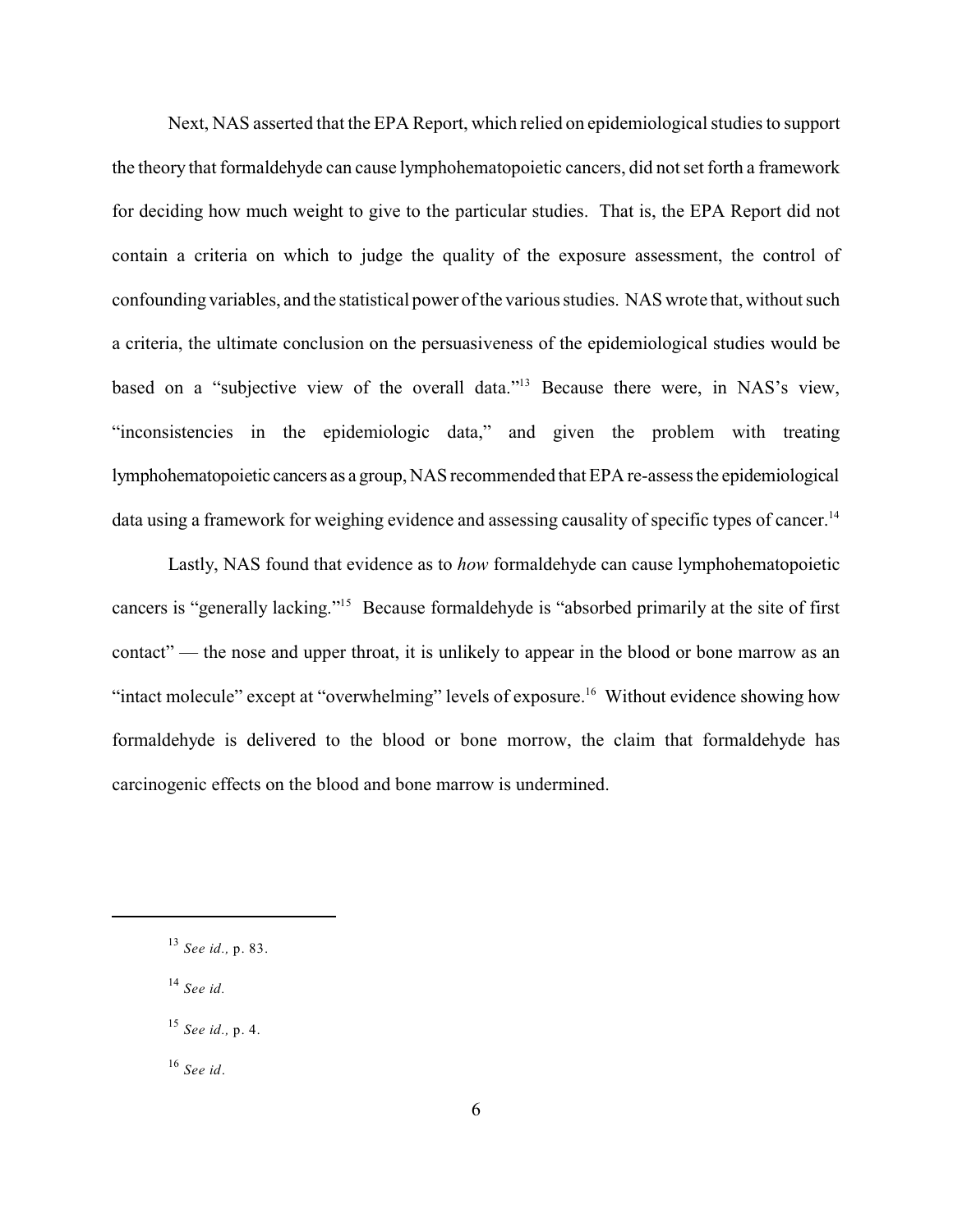According to NAS, EPA has hypothesized that "hematopoietic stem cells" can become exposed to formaldehyde when they migrate to the nasopharynx as part of daily circulation.<sup>17</sup> NAS noted, though, that the experimental evidence necessary to support the hypothesis is absent. Thus, along with its view of the ambiguity of epidemiological data, the uncertainty over the mechanism by which formaldehyde can cause cancer beyond the nose and upper throat led NAS to dispute EPA's conclusion that formaldehyde can cause lymphohematopoietic cancers.

NTP issued the RoC after the EPA Report and the NAS Report. NTP acknowledged the "current lack of understanding of the biological mechanism(s) bywhich formaldehyde causes cancer at distal sites," *i.e.*, sites beyond the nose and upper throat.<sup>18</sup> But it wrote that proof of such a mechanism is not necessary to list a substance as a known carcinogen. NTP concluded that the epidemiological studies sufficed to establish a causal relationship between formaldehyde and myeloid leukemia. As emphasized by NTP, though, this conclusion did not apply to lymphohematopoietic cancers as a group. The reason for this distinction is that, among the studies that examined the connection between formaldehyde and different types of lymphohematopoietic cancers, the "strongest associations were observed for myeloid leukemia."<sup>19</sup>

The NTP Report, EPA Report, and NAS Report, taken together, provide a guide as to how future litigation over the carcinogenic effects of formaldehyde MAY proceed. First, while there will be debate over the levels of formaldehyde exposure necessary to cause nasopharyngeal or sinonasal cancer, or whether formaldehyde actually caused such cancers in a particular person, the three reports

*See id.,* pp. 81-82. 17

 $^{18}$  See Addendum to the  $12<sup>th</sup>$  Report on Carcinogens, p. 5.

<sup>&</sup>lt;sup>19</sup> See NTP Report.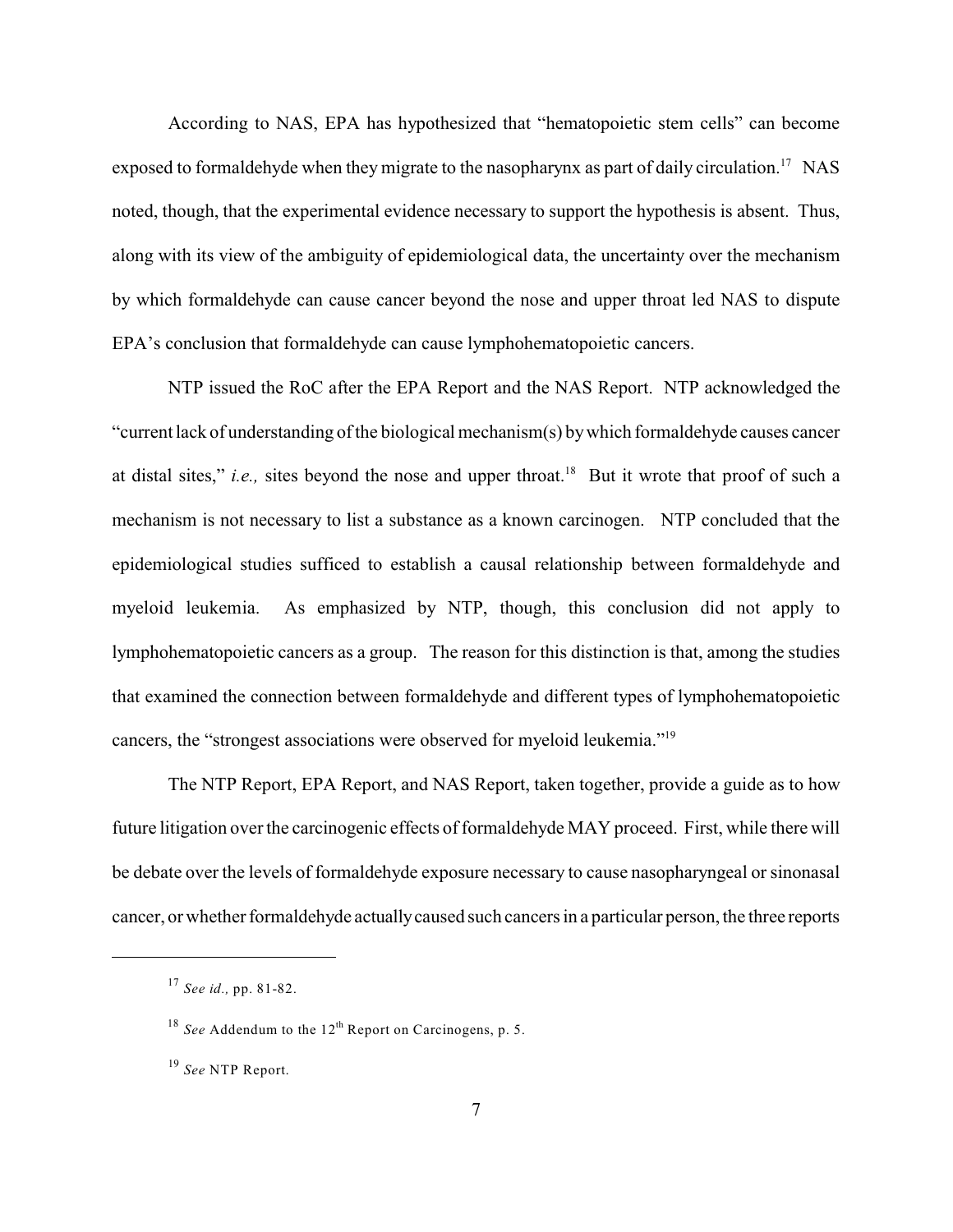arguably establish, as a threshold matter, THAT formaldehyde *can cause* nasopharyngeal and sinonasal cancer. Forlymphohematopoietic cancers, this threshold issue will be vigorouslydisputed.

Defendants familiar with benzene litigation recognize that plaintiff experts will often use the established fact that benzene can cause AML to argue that benzene can cause other kinds of lymphohematopoietic cancers. If NTP's conclusion about the connection between formaldehyde and AML is accepted, then it is highly likely that the same argument will be employed to link formaldehyde with all types of lymphohematopoietic cancers.

At this point, it appears that the principle defense to the threshold claim that formaldehyde can cause AML and other lymphohematopoietic cancers would be NAS' observation about the absence of evidence of a "mode of action," *i.e.,* evidence showing *how* such cancers could be caused by formaldehyde. Indeed, even though NTP concluded that formaldehyde can cause AML, it acknowledged uncertainty over the mode of action. A secondary defense could focus on the "highly variable epidemiologic literature."<sup>20</sup> Notably, though, NAS never challenged the basic assertion that several epidemiological studies have shown an increased risk of AML in formaldehyde-exposed persons. It criticized, instead, EPA's failure to set forth an objective criteria under which the persuasiveness of the studies could be examined.

Finally, to the extent that a defendant relies on the NAS report to challenge a claim that formaldehyde exposure caused a plaintiff to develop AML, plaintiff MAY attempt to disparage the report as the result of a request from a conservative senator hostile to EPA and the plaintiffs' bar. NAS has, however, been recognized by courts as the one of most prestigious scientific organizations in the country. Hence, it is not the credibility of NAS, but its conclusions about the carcinogenicity

*See* NAS Report, p. 83. 20